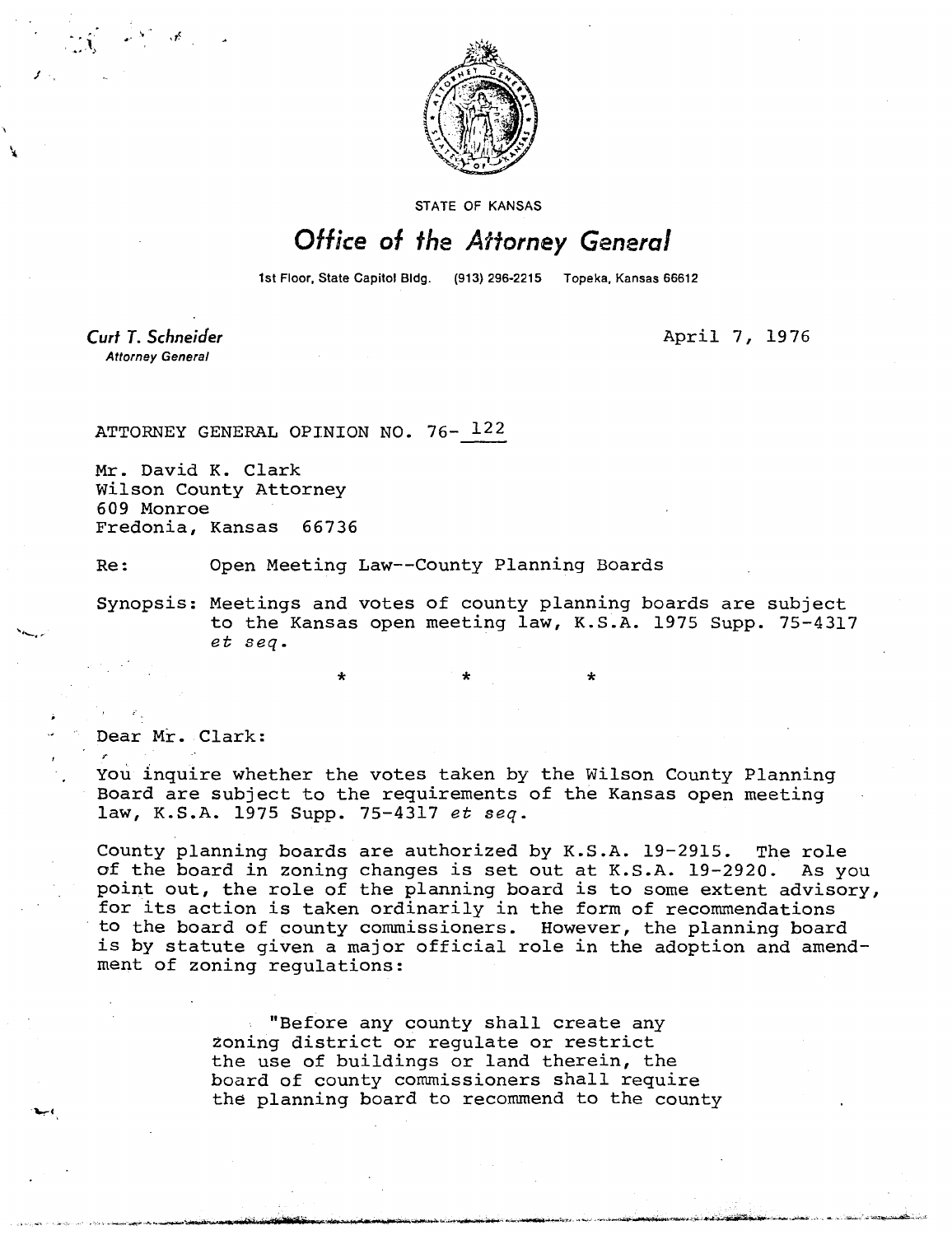Mr. David K. Clark Page Two April 7, 1976

> commissioners the boundaries of districts and appropriate regulations to be enforced thereon. . . . The planning board shall make and develop tentative recommendations and shall hold one or more public hearings thereon as the board of county commissioners shall determine. [A] notice of each public hearing [shall] . . be published once each week for two (2) consecutive weeks in the official county newspaper . . . . Such hearings may be adjourned from time to time and upon the conclusion of the same, the planning board shall prepare and adopt its recommendations in the form of a proposed zoning resolution and shall submit the same . . . to the board of county commissioners.

> > \* \*

Upon the receipt of the recommendations of the planning board, the board of county commissioners may adopt the same with or without change or refer it back to the planning board for further consideration, and after adoption of regulations by the board of county commissioners, they may from time to time thereafter amend, supplement or change the boundaries or regulations contained in such zoning resolution. . . . All proposed changes shall first be submitted to the planning board for recommendation and report, and no amendment or change shall be made without a hearing before the planning board, public notice of which shall be given and the procedure for the consideration and adoption of which shall be in like manner as that required for the consideration and adoption of the original zoning resolution."

Thus, by statute, action by the planning board regarding any proposed zoning regulation or amendment thereto is a statutory prerequisite to action by the board of county commissioners.

K.S.A. 1975 Supp. 75-4318(a) provides in pertinent part thus:

"Except as otherwise provided by law, all meetings for the conduct of the affairs of, and the transaction of business by, all legislative and administrative bodies and agencies of the